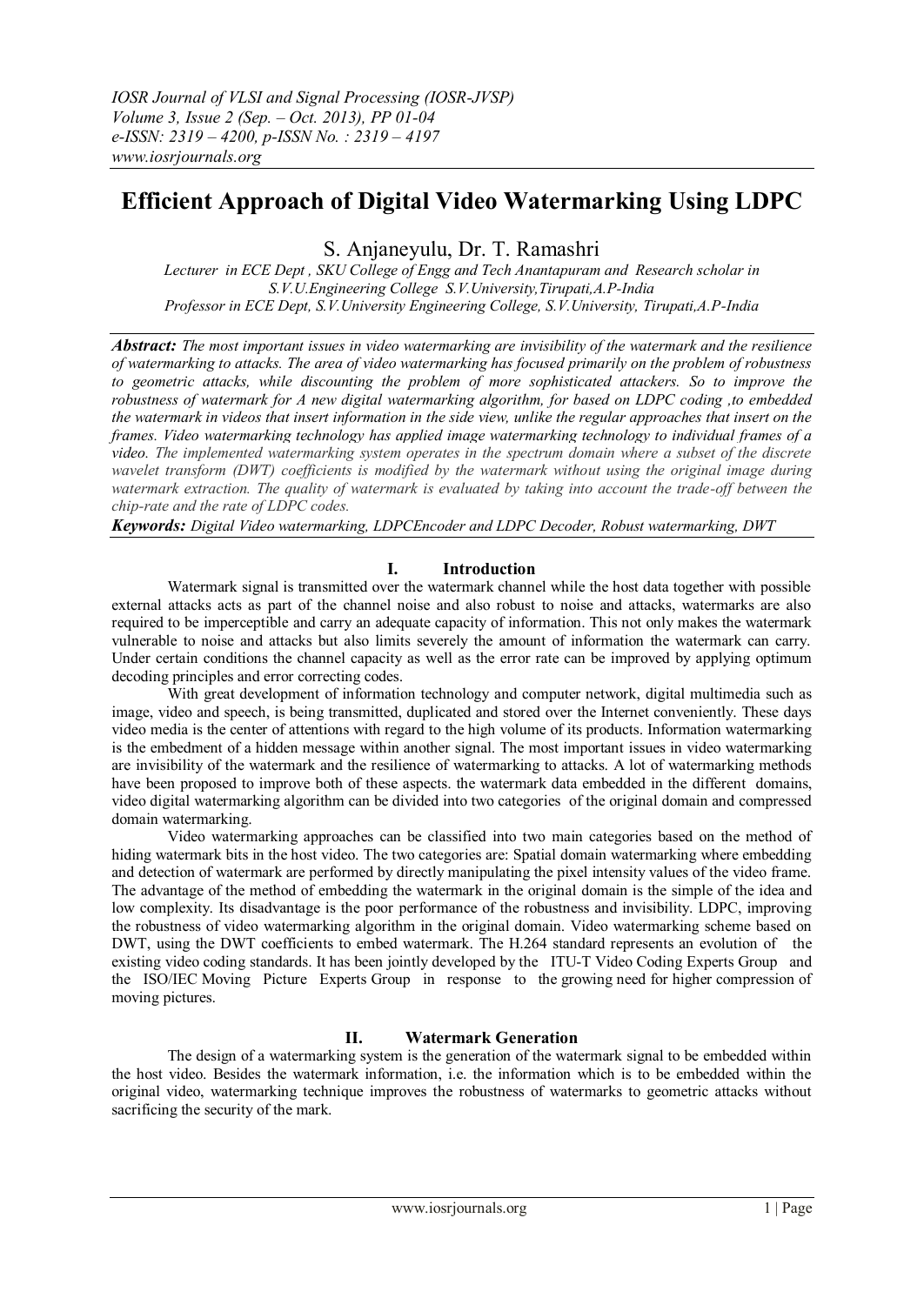

### **III. Discrete Wavelet Transform**

The Discrete Wavelet Transform (DWT) is used in a wide variety of signal processing applications. 2- D discrete wavelet transform (DWT) decomposes an image or a video frame into sub-images, 3 details and 1 approximation. The approximation sub-image resembles the original on 1/4 the scale of the original. The 2-D DWT (Fig. 2) is an application of the 1-D DWT in both the horizontal and the vertical directions. DWT separates the frequency band of an image into a lower resolution approximation sub-band (LL) as well as horizontal (HL), vertical (LH) and diagonal (HH) detail components. Embedding the watermark in low frequencies obtained by wavelet decomposition increases the robustness with respect to attacks that have low pass characteristics like filtering, lossy compression and geometric distortions

| LLI    | $H\!L_1$ |
|--------|----------|
| $LH_1$ | HН,      |

*Fig2. DWT sub bands*



Fig3.,block diagram of watermarking

### **IV. Low Density Parity Check**

In this paper we investigate error correction for watermark channels using low-density parity- check (LDPC) codes. It is not only theoretically shown that LDPC codes are very good when decoded with an optimal decoder but also empirically demonstrated that these codes have excellent performance with a practical decoder. the implementation of watermarking system there is a trade-off between the chip rate and the communication rate of the code. Essentially any error-correction scheme relies on introducing redundancy to the transmitted information. the chip-rate was defined as the ratio M=N, where a total of M DWT coefficients were available for the embedding of N bits of watermark information. the chip-rate indicates the number of DWT coefficients an information bit is embedded onto and can be measured in coefficients/bits Obviously, the energy per bit is closely related to the chip-rate: an increase in the chip rate translates into an equivalent increase in the bit energy.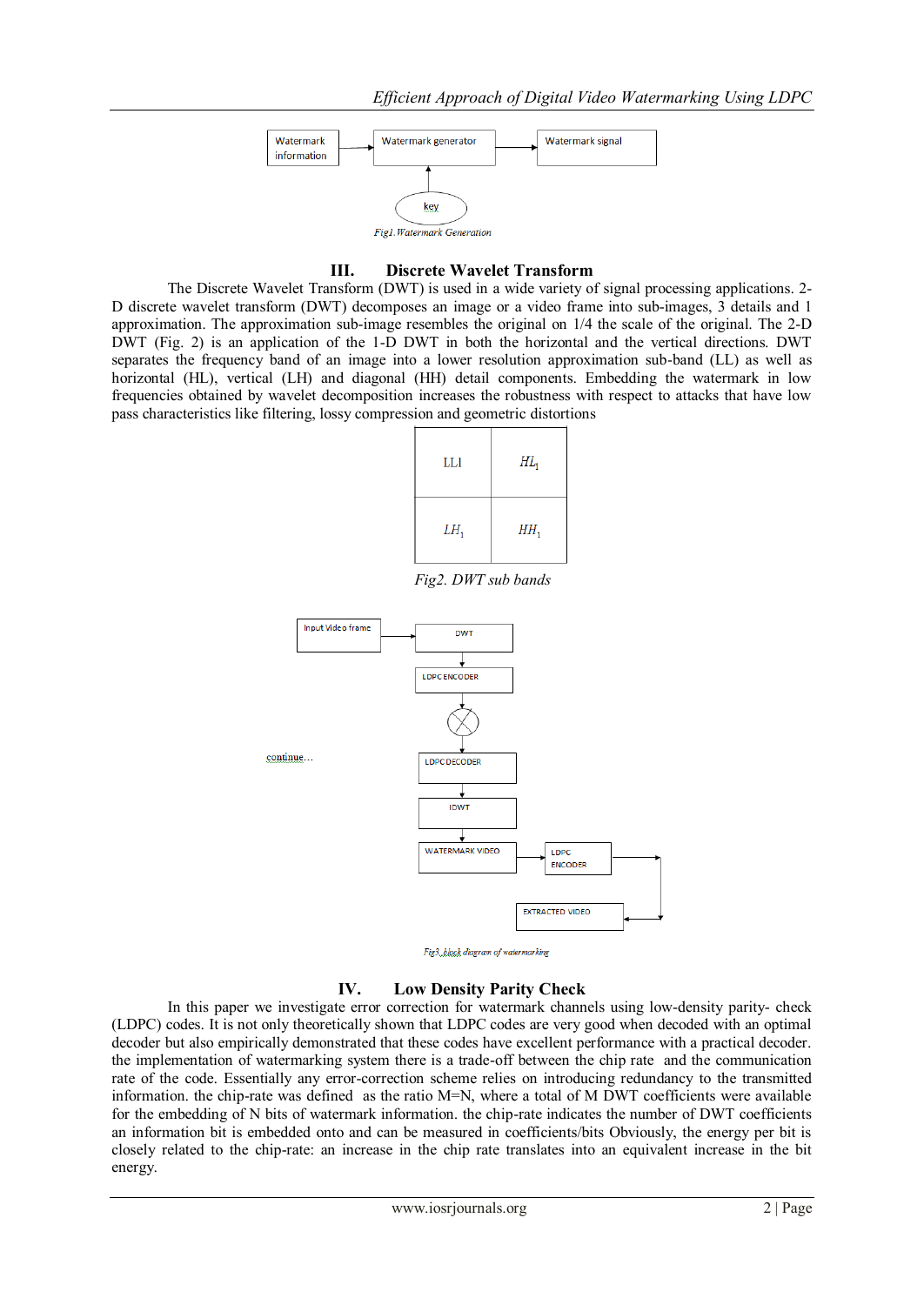### **Algorithms for watermarking using DWT and LDPC**

# **a) Embedding Procedure**

Step 1: Convert the  $n \times n$  binary watermark logo into a vector  $W = \{w1, w2, \dots, wn \times n\}$  of '0's and '1's. Step 2: Divide the video  $(2N \times 2N)$  into distinct frames.

Step 3: Convert each frame from RGB to YUV colour format.

Step 4: Apply 1-level DWT to the luminance (Y component) of each video frame to obtain four sub-bands LL, LH , HL and HH of size N x N .

Step 5: Divide the LL sub-band into k non-overlapping sub-blocks each of dimension  $n \times n$  (of the same size asthe watermark logo).

Step 6: The watermark bits are embedded with strength  $\alpha$  into each sub-block by first obtaining the principal component scores by Algorithm 2. The embedding is carried out as equation 1.

*score*  $W = +\alpha$  (1) where *i score* represents the parity matrix of the ith sub-block.

Step 7: Apply LDPC Decoder on the modified ldpc components of the sub-blocks of the LL sub-band to obtain the modified wavelet coefficients.

Step 8: Apply inverse DWT to obtain the watermarked luminance component of the frame. Then convert the video frame back to its RGB components.

### **b) Extraction Procedure**

Step 1: Divide the watermarked (and possibly attacked) video into distinct frames and convert them from RGB to YUV format.

Step 2: Choose the luminance (Y) component of a frame and apply the DWT to decompose the Y component into the four sub-bands LL , HL , LH , and HH of size N×N.

Step 3: Divide the LL sub-band into  $n \times n$  non overlapping sub-blocks.

Step 4: Apply PCA to each block in the chosen sub band LL by using Algorithm 2.

Step 5: From the LL sub-band, the watermark bits are extracted from the principal components of each subblock

$$
W=\frac{(i-j)}{n}
$$

where '*W* is the watermark extracted from the ith sub block.

# **V. Experimental Results**

The proposed algorithm is applied to a sample video sequence using a  $32 \times 32$  watermark logo. Fig. 5(a) and 5(b) show the original and the watermarked video frames respectively. Fig. 5(c) is the video frame and Fig. 5(d) is the extracted binary watermark image. The performance of the algorithm has been measured in terms of its imperceptibility and robustness against the possible attacks like noise addition, filtering, geometric attacks etc.







*Fig.5(a) original video frame Fig.5(b) watermarked video frame*



*Fig.5(c)original video frame2 Fig.5(d) extracted binary watermark image.*

# **VI. Conclusion**

I

 The implemented watermarking system operates in the spectrum domain where a subset of the discrete wavelet transform (DWT) coefficients is modified by the watermark without using the original image during watermark extraction. low-density parity-check codes improve the error rate significantly. We have shown that